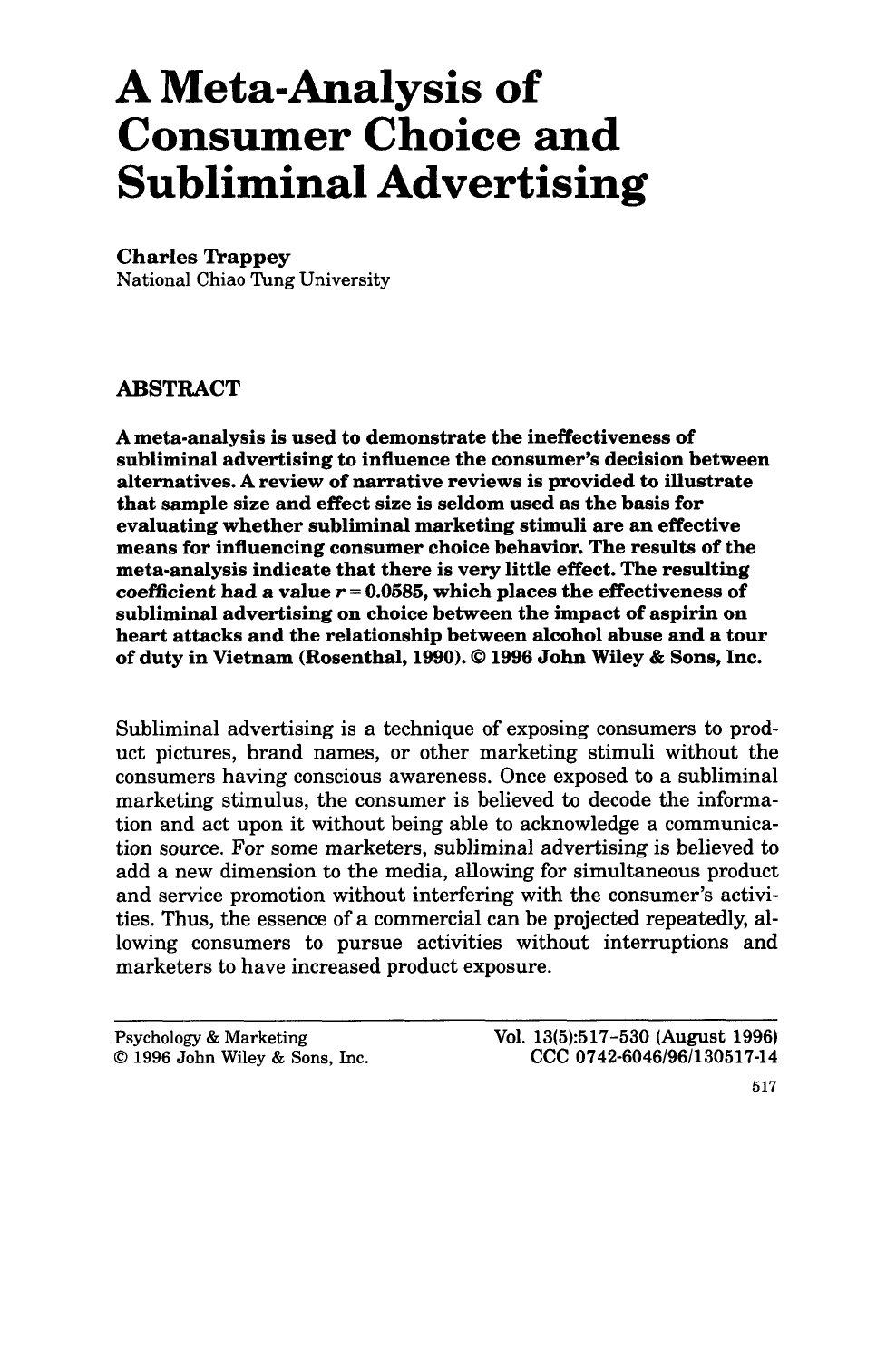The major issue of subliminal advertising is whether consumer exposure to subliminal stimuli can effectively manipulate the behavior of consumers and provide advertisers with a tool to bypass consumers' defenses without their being aware of what is happening. Even though numerous literature reviews and a US. Congressional Subcommittee have gddressed the topic, there is still no consensus on the effectiveness of subliminal advertising in affecting consumer choice. In the work described in this article a meta-analysis was conducted to provide a systematic and integrative review of the topic, which would play a significant role in resolving the question of the effectiveness of this technique. Most marketers are interested in influencing consumer choice through advertising, and use sales results as the ultimate measure of advertising effectiveness (Assael, 1987). Therefore, the basis of this meta-analysis rests upon the assumption that choice behavior is a critical measure of the effectiveness of subliminal advertising.

This article is organized into three main sections. The first section is a summary of previous reviews of subliminal advertising, sources of information that provide much of the needed background material for the meta-analysis. The second section discusses in detail the problem formulation, the hypotheses tested, the retrieval of studies, and the rules and mathematics of the meta-analysis. The last section discusses the results and conclusions of the meta-analysis.

# **The Nature of the Controversy**

The U.S. House of Representatives Committee on Science and Technology held a hearing in the 1980s to explore subliminal communication and the growth of subliminal technology enterprises. In the statement of Dr. John Kemp (1984), Assistant to the Deputy Chief, Mass Media Bureau, the issue of subliminal advertising effectiveness was addressed:

First, as a social scientist, I must note that there is considerable doubt in the scientific community that these techniques are effective. There is a whole host **of** problems, stemming from such things as the fact that individuals have highly varying levels **of** perception, making generalized threshold levels of subliminal perception very complicated. Another such problem is that to the extent these messages are designed to change people's behavior, scientists as well as advertisers know that subtle appeals are often more interesting than effective. *(Subliminal communication technology,* **1984)** 

Even though he expressed doubt about the effectiveness of subliminal communication, other well-known scientists who testified before the committee expressed views diametrically opposed to those of Dr. Kemp. Dr. Hal C. Becker, Behavioral Engineering Corporation; Dr. Howard Shevrin, University of Michigan Medical Center; and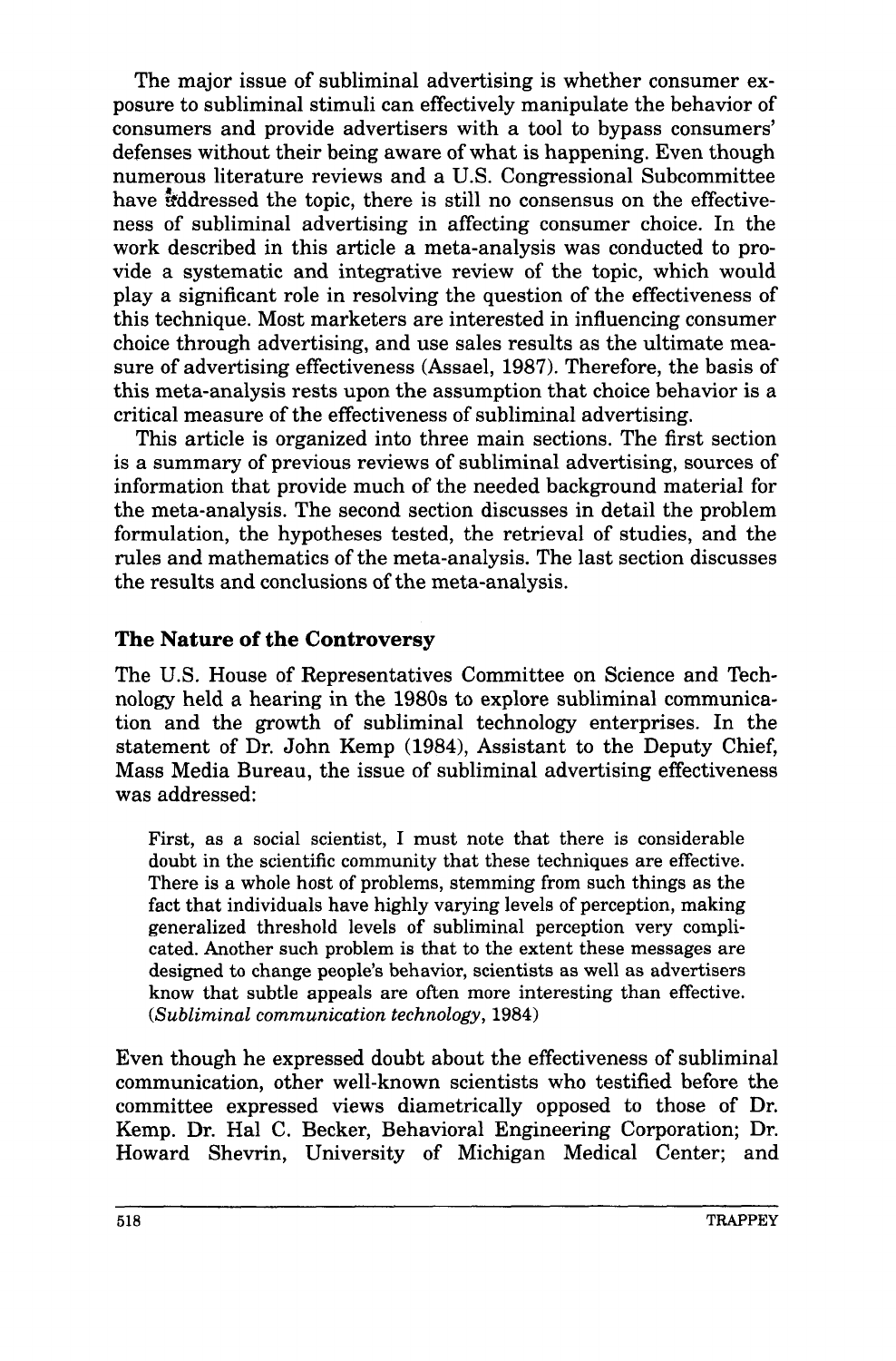Dr. Lloyd H. Silverman, New York Veteran's Administration, cited studies that showed that subliminal advertising was effective. Academic support for their position is mixed, however, and counterarguments supporting Dr. Kemp's view have been provided by Balay and Shevrin **(1989)** and Saegert **(1987).** 

Similarly, narrative academic reviews provide conflicting evidence about the effectiveness of subliminal advertising. Of the nine leading journal reviews of subliminal advertising, five conclude that it is ineffective and four arrive at the opposite conclusion. The earliest review, "Psychology and the Invisible Sell" (Barthol & Goldstein, 1957), poses a number of relevant methodological issues. Their conclusion is summed up in a single sentence—"At best, the process is weak." Twenty years later, a narrative review concluded that "some overt behaviors can be influenced by tachistoscopically presented subliminal stimuli if they appeal to the appropriate unconscious wish" (Saegert, **1979).** This review discusses the apparent success of Silverman and his colleagues in increasing pathological behavior in subjects (Silverman, **1976).** However, Saegert later refuted the potential applicability of Silverman's research to advertising (Saegert, **1987).** The review article "Subliminal Advertising: What You See is What You Get" (Moore, **1982),** is aimed at resolving the controversies in the popular media about subliminal advertising. The overall conclusion of Moore's review categorizes all subliminal advertising effects as "an epiphenomenon, not worthy of any marketing application." Two subsequent reviews supported Moore's conclusion. In "Subliminal Messages—Between the Devil and the Media" (Vokey & Read, 1985), the phenomena of "back" masking" was reviewed. Back masking is the recording of subliminal, backward messages on audio media. During **1983,** legislation was considered to ban or label back masked records in Arkansas, Texas, and Canada. However, following the disclosure that "Professors Find No Satanic Messages in Rock Music" (Associated Press, 1983), the popular media lost interest in the topic and the pending legislation was withdrawn. In "Subliminal Advertising: What is the Controversy About?" (Dudley, **1987),** a sample of subliminal research from **1959**  through **1985** was reviewed. The conclusion was that "The possibility that subliminal stimulation offers an effective means of controlling consumer or political behavior is highly unlikely." The review "Subliminal Perception: The Eyes Have It" (Ascroft, Clarke, & Crane, 1988), questions the typical position taken by academics concerning the value of subliminal perception in the advertising context. The opinion of the questions the typical position taken by academics concerning the value<br>of subliminal perception in the advertising context. The opinion of the<br>authors is clear—subliminal advertising has merit and researchers should "dust off the tachistoscopes." Another recent research study argues that "contained research in the area is justified" because "the broader topic of subliminal presentation receives continued study by psychologists and is an area of considerable debate" (Rosen & Singh, **1992).** Finally, Theus **(1994)** provides a similar conclusion. Although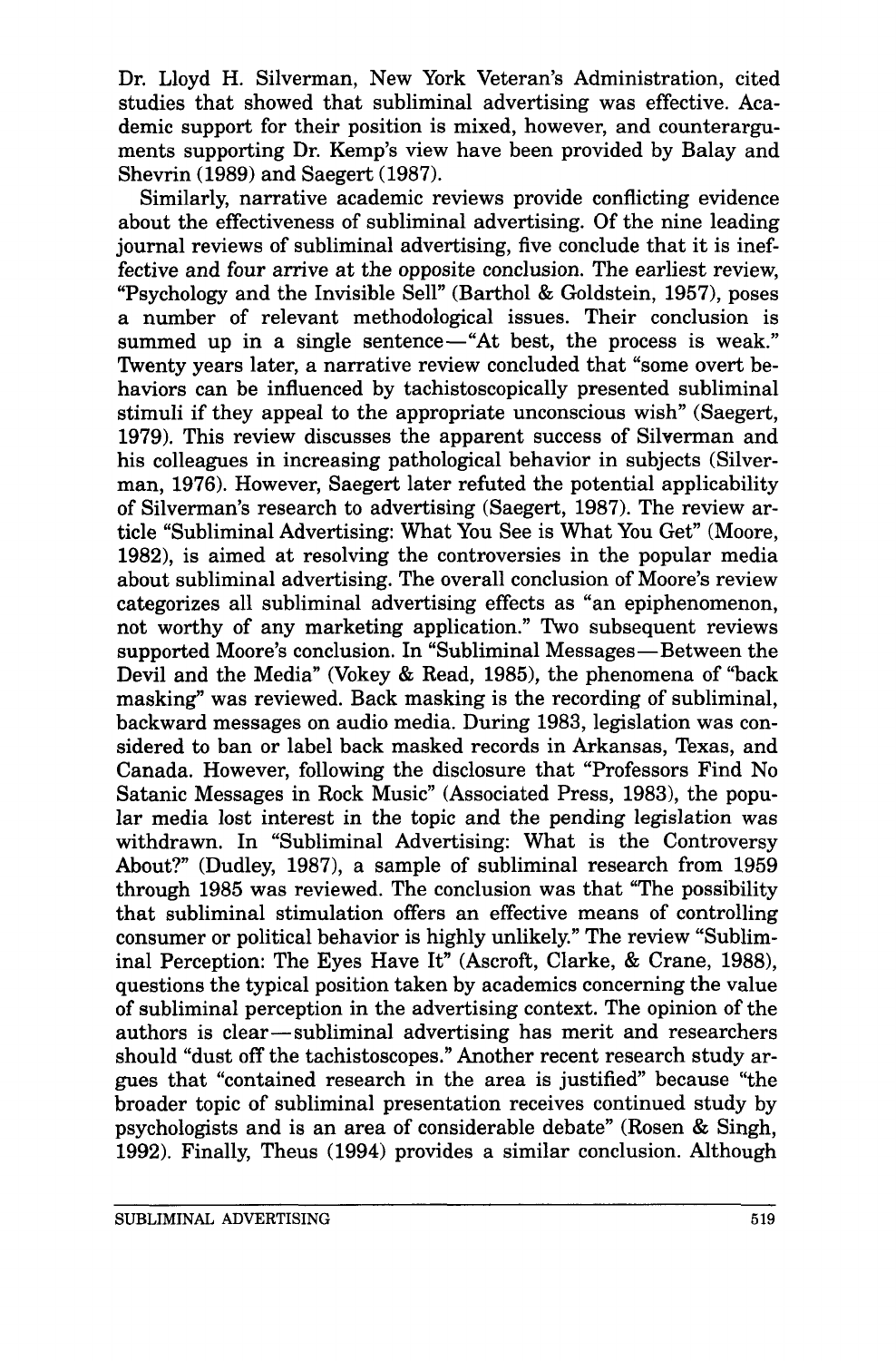Theus's review indicates that subliminal stimuli seems to have little influence on choice behavior, the author argues the method "might be effectively applied by advertising or marketing specialists hoping to use subliminal techniques to make a difference in consumer attitude and/or perhaps consumer preference."

In summary, the above narrative reviews and the Committee did not provide conclusive evidence about the effectiveness of subliminal advertising. The often-used vote-counting procedure (which tallies the conclusions of independent studies) does not provide sufficient information for evaluating the overall effectiveness of subliminal advertising. First, vote counting only obscures the investigation, because the sample size of the independent studies is disregarded (Glass, McGraw, & Smith, **1981).** Second, the vote-counting technique does not fairly account for the effect sizes of each individual study. Narrative reviews generate additional confusion because readers have to evaluate the merit of each reviewer's conclusions. For example, the reader must determine if the narrative reviewer excluded studies and must determine how the included studies were weighted in the formation of a conclusion. Narrative reviews are not only subjective but are scientifically unsound and are an inefficient way to extract useful information (Light & Pillemer, **1984).** On the other hand, meta-analysis, which has never been applied to subliminal advertising prior to this work, offers an accepted and objective methodology for evaluating its effectiveness. Even if a study is excluded from a meta-analysis, the statistical analysis can be quickly repeated and an objective decision can be reformulated based upon inclusion of the new data. Narrative reviews do not have the same flexibility, objectivity, and ease of replication. In the next section, the methodology for the meta-analytic approach used in this article is described. The approach is intended to demonstrate a more scientific alternative to the narrative reviews of subliminal advertising. The study limits the domain because it is not designed to explore all available information on subliminal stimuli. This metaanalysis is designed to scientifically evaluate whether or not subliminal marketing stimuli are an effective means for influencing consumer choice behavior.

# **METHODOLOGY**

The methodology section discusses the procedures used for formulating the problem, locating and including studies, abstracting results, and computing effect sizes. The methodology used in this review is patterned after the systematic approach developed by Cooper **(1984),**  and utilizes an integrative research framework to conduct a metaanalysis of the effectiveness of subliminal advertising.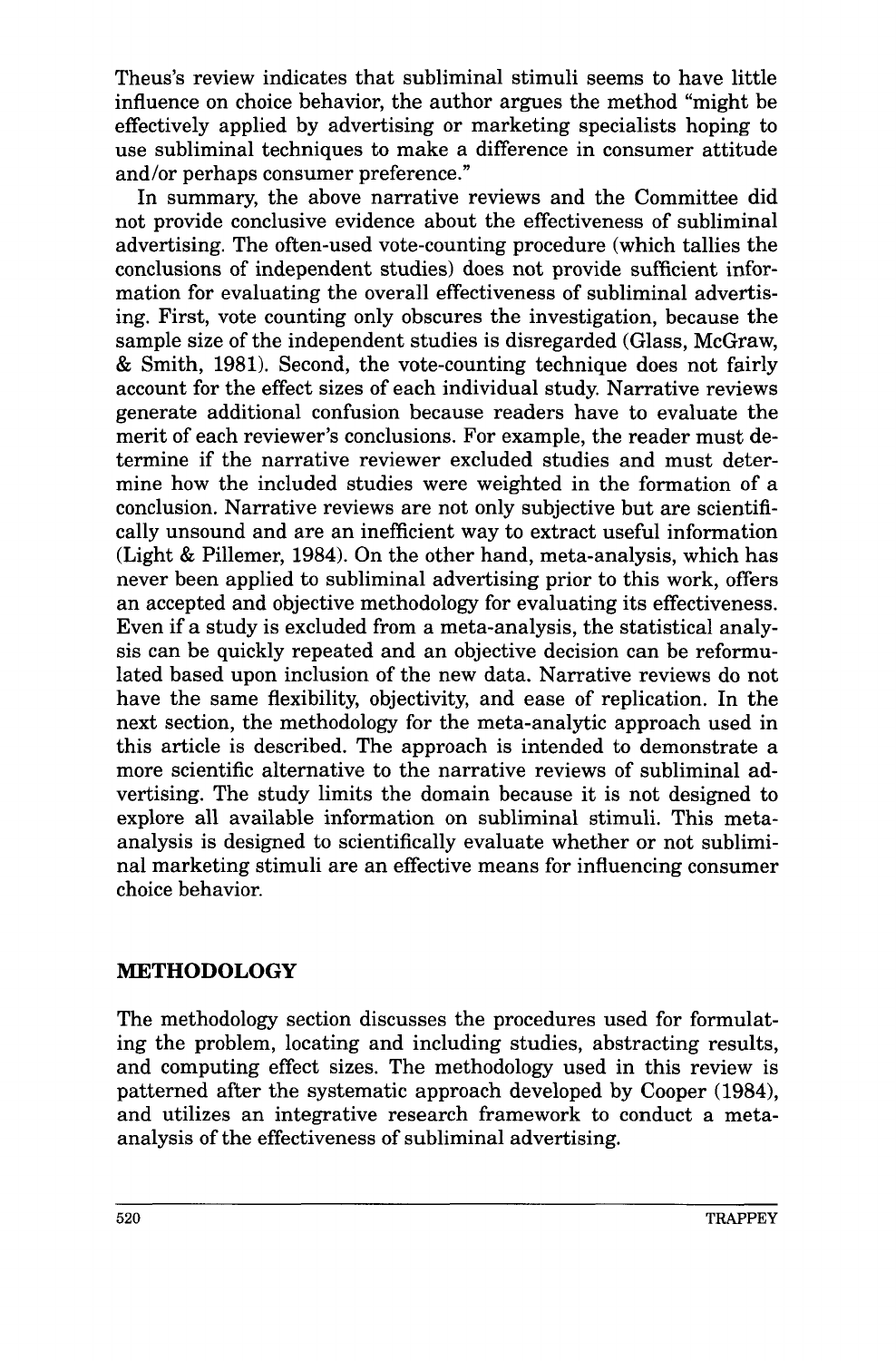# **Problem Formulation**

The hypothesis to be tested by the study is that subliminal marketing stimuli have an effect on consumer choice behavior. **A** subliminal stimulus is referred to as *subliminal subception* if the experiment tests only discrimination without awareness and *subliminal perception* if the experiment uses some type of masking or supraliminal stimulus in combination with the subliminal stimulus (Murch, **1964).** Most of the subliminal advertising studies use one form or another of a subliminal stimulus in combination with the supraliminal stimulus. There has been a fair amount of consistency in the use of either a tachistoscope or professionally prepared graphics for the presentation of subliminal advertising stimuli in controlled laboratory environments. Only two studies attempted to directly stimulate consumers in the marketplace. One study used a projector in a movie theater (Dudley, **1987),** and one study used a live television broadcast (DeFleur & Petranoff, **1959).** 

The variables used in subliminal advertising studies cover a wide range of directly and indirectly observable phenomena. Examples from the literature include basic drive stimulation (Byrne, **1959),** brand preference (Hawkins, **1970),** advertising recall (Kelly, **1979),** attitudes toward advertisements (Kilbourne, Painton, & Ridley, **1985),** recognition (Champion & Turner, **1959),** and choice behavior (DeFleur & Petranoff, **1959).** These effectiveness studies may be separated into two broad categories (Moore, **1982).** 

The first category contains studies that support the weak claim, the hypothesis that subliminal advertising stimuli produce an evaluative or cognitive response. The evaluative response studies include those studies that evaluate the effectiveness of subliminal stimuli on persuasion, attitude, attractiveness, or beliefs. Cognitive response studies evaluate the effectiveness of subliminal stimuli on comprehension, brand salience, learning, recognition, thoughts or arguments generated, memorability, or recall.

The second category contains studies that support the strong claim, the hypothesis that subliminal advertising stimuli produce a direct behavioral consequence such as choice. Choice behavior studies evaluate the effectiveness of subliminal stimuli on choice, choice behavior, selection, or actual product preference. In terms of a general hypothesis, the strong claim supports the view that unobtrusive stimuli can effectively influence the consumer's purchase behavior or selection process (Theus, **1994).** 

Because the research findings have varied greatly from study to study, an integrative research review was selected as the perspective of measurement and statistical analysis to quantitatively evaluate the magnitude of the study outcomes (Glass, McGraw, & Smith, **1981).**  Through the process of aggregating previous research results, an effect size can be computed. The effect size statistic provides the basis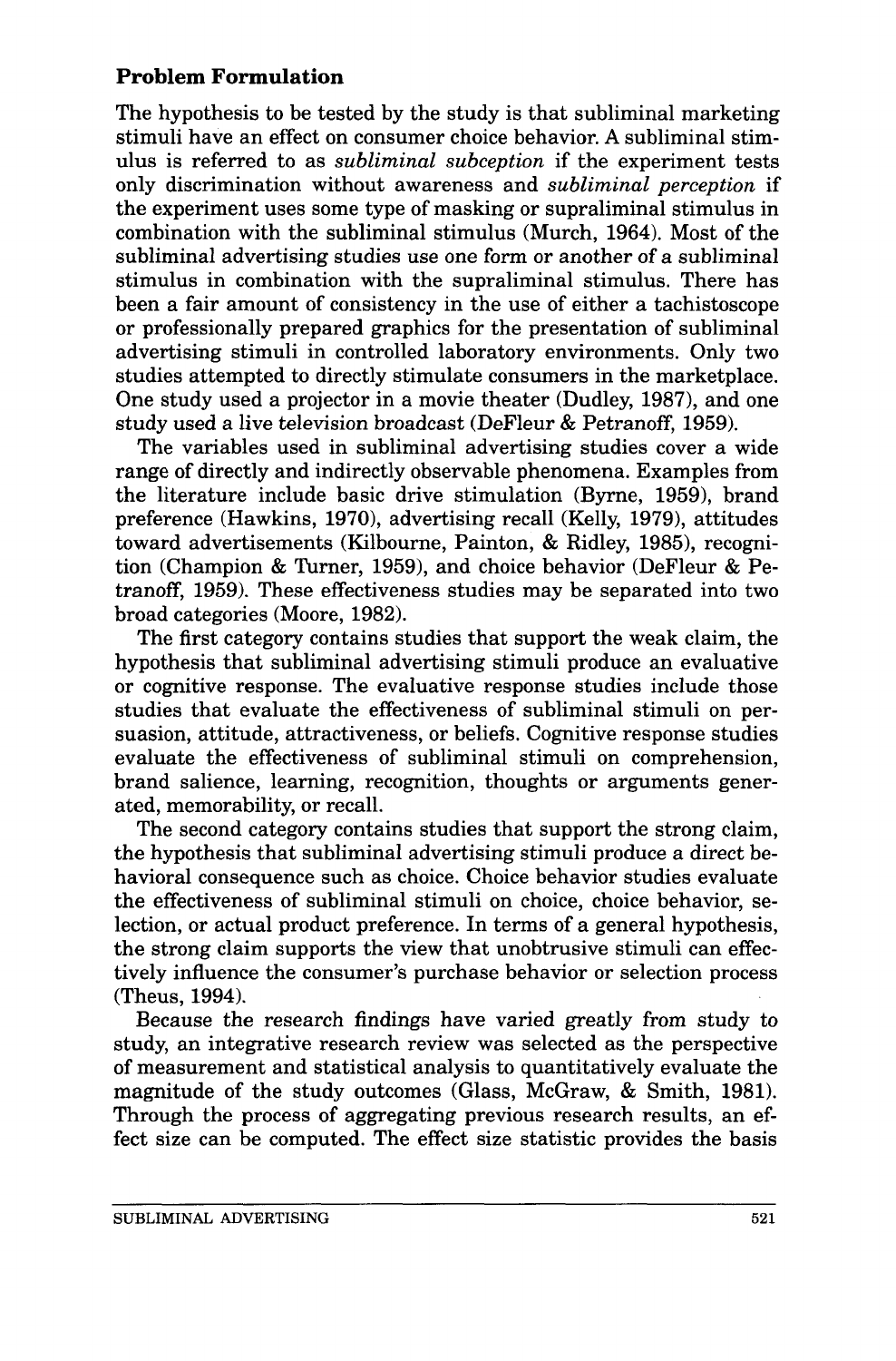for evaluating whether or not the average effect of subliminal advertising has a direct behavioral consequence on choice, choice behavior, selection, or product preference (Light & Pillemer, 1984).

# **Retrieval of Research Results**

Research results were located through primary and secondary channels, as well as through computer searches and informal channels (Cooper, 1984). The informal channels included discussions with colleagues and librarians who had previously conducted searches of the subliminal advertising literature. The search of the primary channels (primary publications) began with a hand search of the Business Index and Dissertation Abstracts International. Although there were no dissertations found that satisfied the criteria of inclusion (refer to the rules below), the titles served as an informal guide to the subliminal research trends of the last century. The Business Index provided a current source of articles that formed the basis of an ancestry search of the literature. An attempt was also made to locate nonjournal studies and reports by government agencies and private organizations in order to reduce the publication bias for null results (Light & Pillemer, 1984).

A computer-based search was conducted using *choice* and *subliminal* as the primary keywords. Variations of these keywords, such as *subliminal persuasion, subliminal perception, subliminal stimulus, subliminal advertising, choice behavior,* and *selection* were obtained from the Thesaurus of Psychological Index Terms (American Psychological Association [APA], 1988) and included in the search strategy. A partial bibliography was prepared from a search of Psychological Abstracts, PsycALERT, the Educational Resources Information Center (ERIC), Social SciSearch, Sociological Abstracts, and ABI/Inform.

# **Rules for Selecting Studies**

The objective of the rules for selecting studies for the meta-analysis followed in this study is to include all studies that are strongly relevant to subliminal advertising based upon the argument that choice behavior is influenced by subliminal stimuli. The domain of the metaanalysis is consumer choice and the guiding hypothesis is that subliminal marketing stimuli have an effect on consumer choice behavior. As indicated by Light and Pillemer (1984), the domain and the guiding hypothesis are the objective basis for including studies. The studies to be excluded are those that are irrelevant to the study of effects of subliminal advertising as defined. The general rules for exclusion are as follows:

1. Exclude all studies of pathological behavior or studies using psychiatric patients.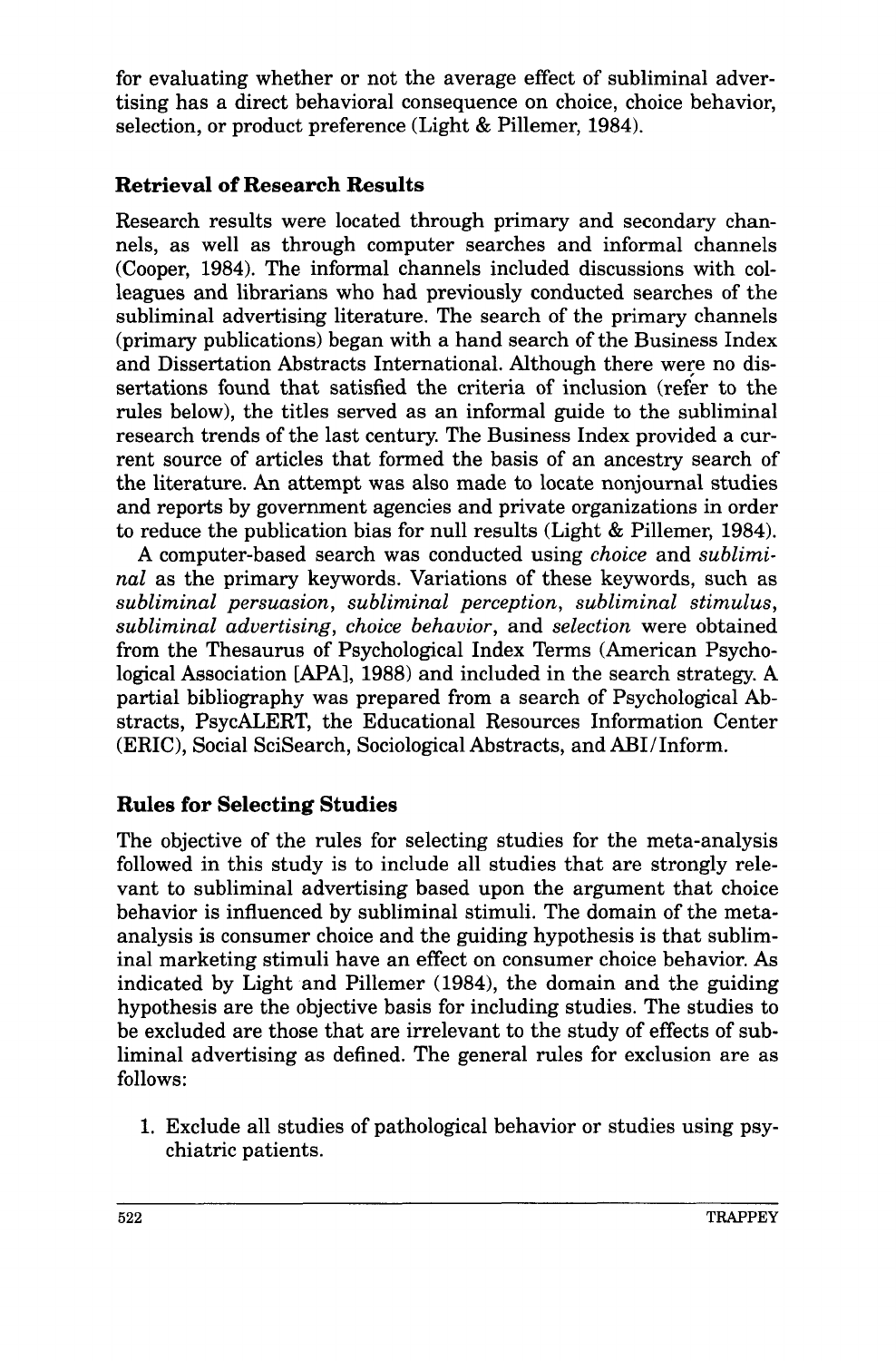- 2. Exclude all studies that are not subliminal perception experiments, that both a subliminal stimulus and some form of a supraliminal stimulus. (Murch, 1964).
- **3.**  Exclude all studies that are not related, in a broad manner, to the study of consumers and advertising. An example of a study to include would use a brand name or a product image subliminal stimulus. Studies to be excluded would be distantly related to consumers and consumption, such as studies of subliminal electrical stimuli.
- **4.**  Exclude all studies not using some form of choice behavior. Choice behavior is defined by the Thesaurus of Psychological Index of Terms (APA, 1988) as "a motivational or judgmental process involved in the decision or tendency to select one alternative over another or others."
- *5.*  Exclude all studies that do not report tests of statistical significance.

Several subliminal advertising studies were excluded from the meta-analysis based upon the above rules. James Vicary's "Eat Popcorn" and "Drink Cola" theater study (Bachrach, 1959; Brean, 1958) and the DeFleur and Petranoff (1959) study "A Television Test of Subliminal Advertising" were rejected because they lacked the necessary statistics to compute an effect size. The often-cited studies conducted by Key  $(1972)$ , Bagley and Dunlap  $(1980)$ , Kelly and Kessler  $(1978)$ , Kelly (1979), and Beatty and Hawkins (1989) were excluded because the experiments did not include some form of choice behavior. Finally, parts of some studies were also excluded. For example, Hawkins's (1970) study provided two experiments. The first experiment was rejected because a subjective thirst rating was used. The second experiment was included because the subjects were asked to choose a brand of perfume after being exposed to a subliminal stimuli. Finally, Table 1 summarizes the subliminal advertising studies reviewed and selected for the meta-analysis.

## **Abstracting Research Results**

**A** code sheet was developed to facilitate the abstraction of information from the published research. The code sheet used five major divisions A code sheet was developed to facilitate the abstraction of information<br>from the published research. The code sheet used five major divisions<br>to organize information from the retrieved studies—Identification,<br>Sting has bee Stimulus, Effect, Subjects, and Validity. The divisions were used as a guide to retrieve and record information systematically from the published research:

Identification Each study was given an identification number followed by the bibliographic information.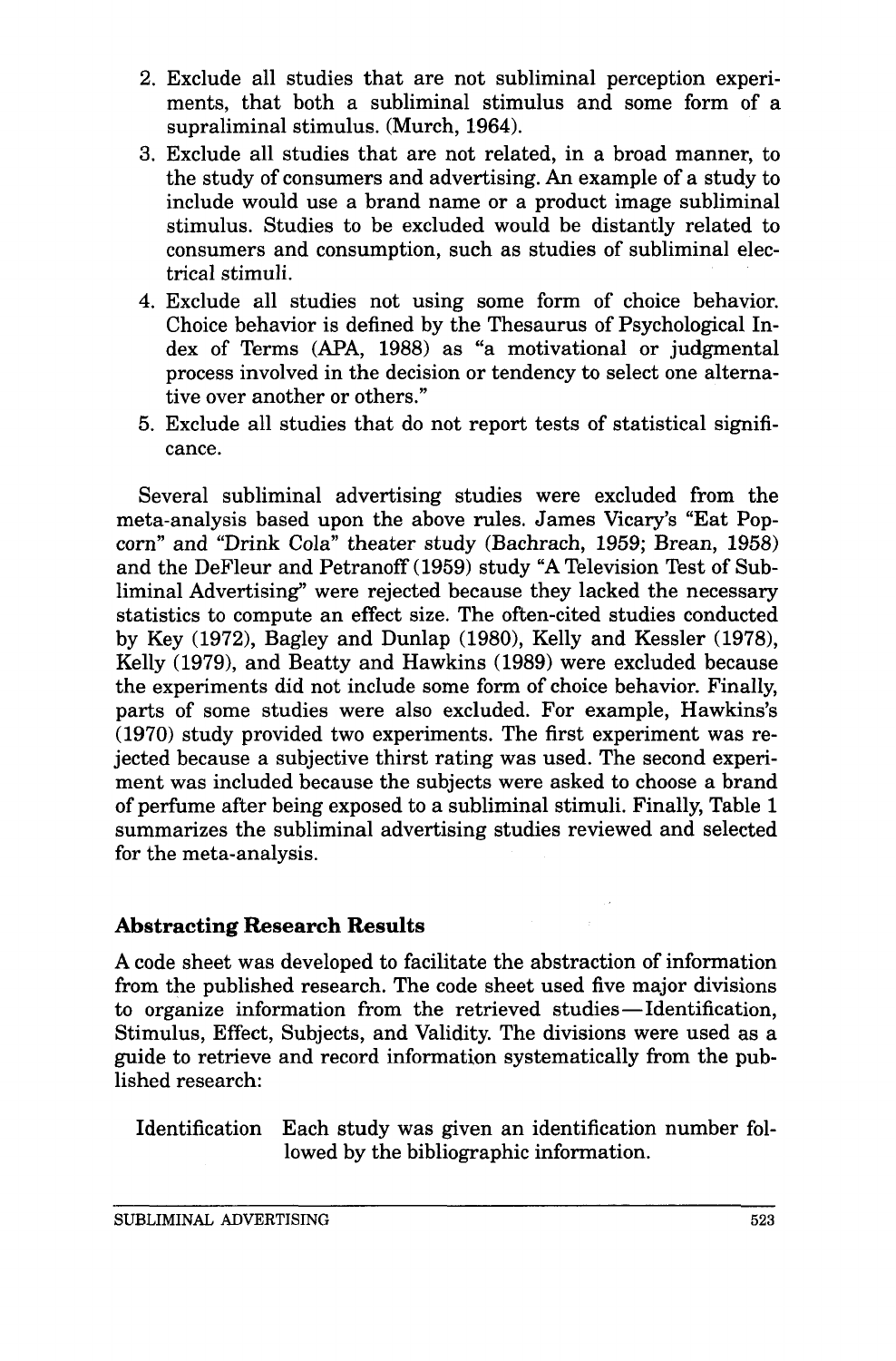| Study                                         | Effect Size $(d)$ | Sample Size | Significance <sup>a</sup> |
|-----------------------------------------------|-------------------|-------------|---------------------------|
| <b>Byrne</b> (1959)                           | 0.2482            | 105         |                           |
| Champion and Turner (1959)                    | 0.1978            | 38          |                           |
| <b>Hawkins</b> (1970)                         | 0.0977            | 20          |                           |
| George & Luther (1975)                        | 0.4109            | 37          |                           |
| Cuperfain & Clarke (1985)                     | 0.5737            | 30          |                           |
|                                               | 0.5660            | 32          |                           |
| Kilbourne, Painton, and Ridley (1985)         | 0.0326            | 99          |                           |
|                                               | $-0.2942$         | 355         | $\div$                    |
| Gable et al. (1987)                           | 0.0898            | 425         |                           |
|                                               | $-0.3094$         | 425         |                           |
|                                               | $-0.4093$         | 425         |                           |
|                                               | 0.2196            | 425         | $^{+}$                    |
| Caccavale, Wanty, and Edell (1981)            | 0.0000            | 106         |                           |
|                                               | 0.2630            | 106         |                           |
|                                               | 0.0736            | 106         |                           |
|                                               | 0.0481            | 106         |                           |
|                                               | 0.0761            | 106         |                           |
|                                               | 0.2877            | 106         |                           |
|                                               | 0.4067            | 106         |                           |
|                                               | 0.2013            | 106         |                           |
|                                               | 0.0879            | 106         |                           |
|                                               | 0.3902            | 106         | $^{+}$                    |
| Weinstein, Drozdenko, and Weinstein<br>(1986) | 0.1082            | 89          |                           |

#### **Table 1. Effect Size Summary.**

**.A** plus sign indicates a statistically significant outcome supporting subliminal advertising.

- Stimulus Three types of information were recorded under this division heading. First, the subliminal treatment was described. Each treatment was classified by type (e.g., word or picture), presentation time and frequency, display conditions (e.g., lab or classroom), and device used to present the stimulus (e.g., slide projector or tachistoscope). Second, the type of control used in the study was described. If the study omitted a no-treatment group, then information was collected **to** determine whether or not an expected value could be computed based upon chance outcome. Finally, data describing the type of supraliminal treatment (e.g., movie, picture, or text) were collected. Data describing the presentation times, the theme, the display conditions, and the device used (e.g., slide projector, movie, or picture frame) were also collected.
- The Effect division was used to collect data used in the computation of effect sizes. The effect size was expressed in terms of the variable  $g$  and the cor-Effect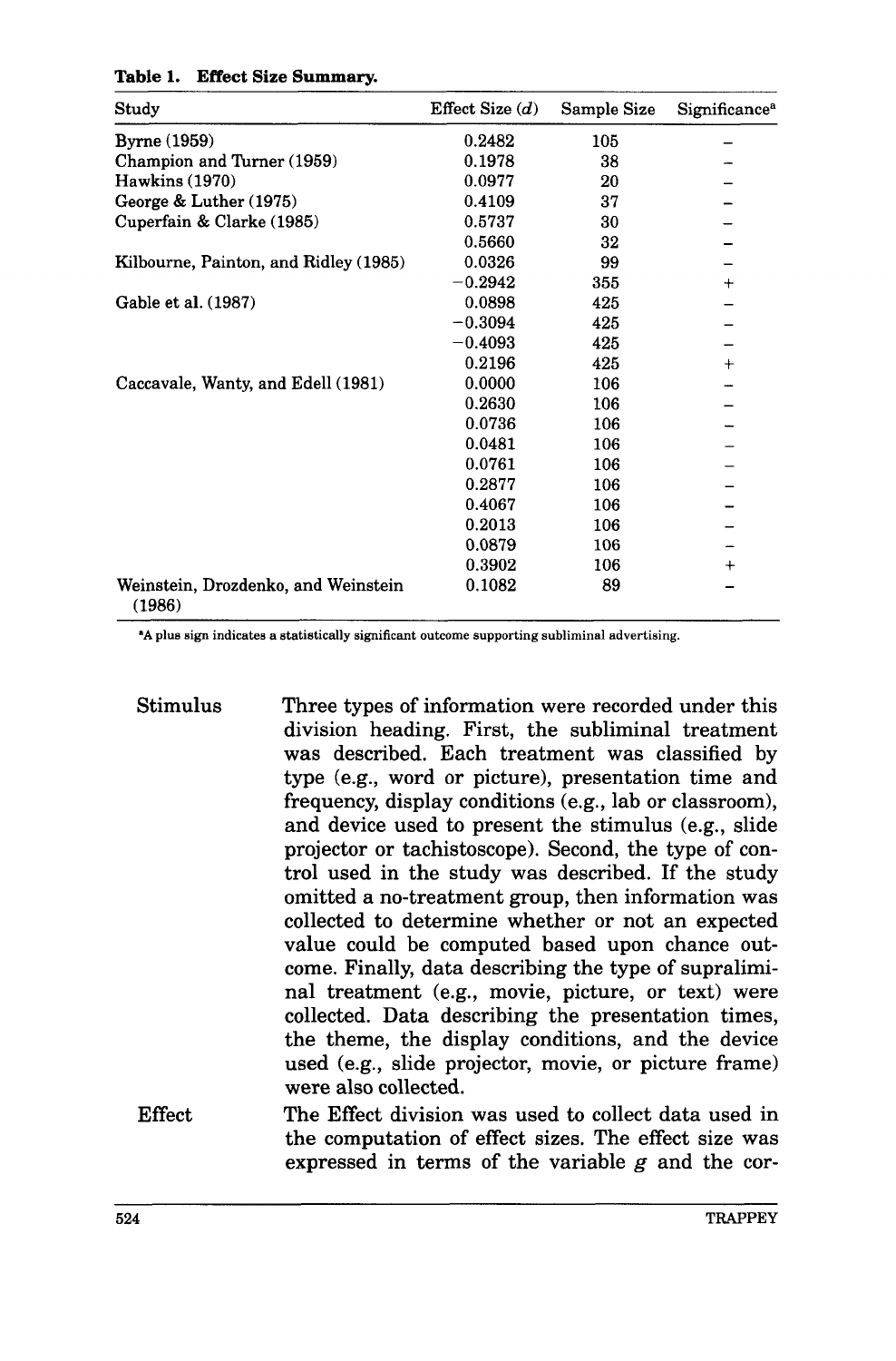rected value *d,* as described by Rosenthal **(1984).**  Data were collected to describe the different types of choice measures used, such as rank order, brand choice, product rank, and ad preference. The amount of time that elapsed between exposure and effect measurement was also recorded.

- The division for Subject was used to record data about the type of subject, the size of the treatment group, and the size of the control group. Subject
- The division for Validity ranked each experiment according to four criteria. Each experiment was evaluated in terms of the use of a control group, the use of random assignment, the definition of a threshold of awareness, and a posttest for awareness. **A** high score of **4** was given to experiments that satisfied all criteria. Validity

The effect size was computed with the use of the formula

$$
g=\frac{\overline{Y}^E-\overline{Y}^C}{s},
$$

where  $\overline{Y}^E$  is the experimental group mean,  $\overline{Y}^C$  is the control group mean, and *s* is the pooled within-group variance. The variance is defined as

$$
s = \sqrt{\frac{-(n^E-1)(s^E)^2 + (n^C-1)(s^C)^2}{n^E + n^C - 2}},
$$

where  $n^E$ ,  $s^E$  represent the sample size and the standard deviation for the experimental group, and  $n^{\overrightarrow{c}}$ ,  $s^{\overrightarrow{c}}$  represent the sample size and the standard deviation for the control group. The effect size  $g$  is corrected for small sample size bias by the formula

$$
d=\bigg(1-\frac{3}{4\,N-9}\bigg)g,
$$

where  $d$  is the standard notation used for all effect sizes computed in the meta-analysis.

# **RESULTS** AND **DISCUSSION**

The effect sizes were collected from nine journal articles (Table 1). Four journal articles provided multiple effect sizes, yielding a total of

\.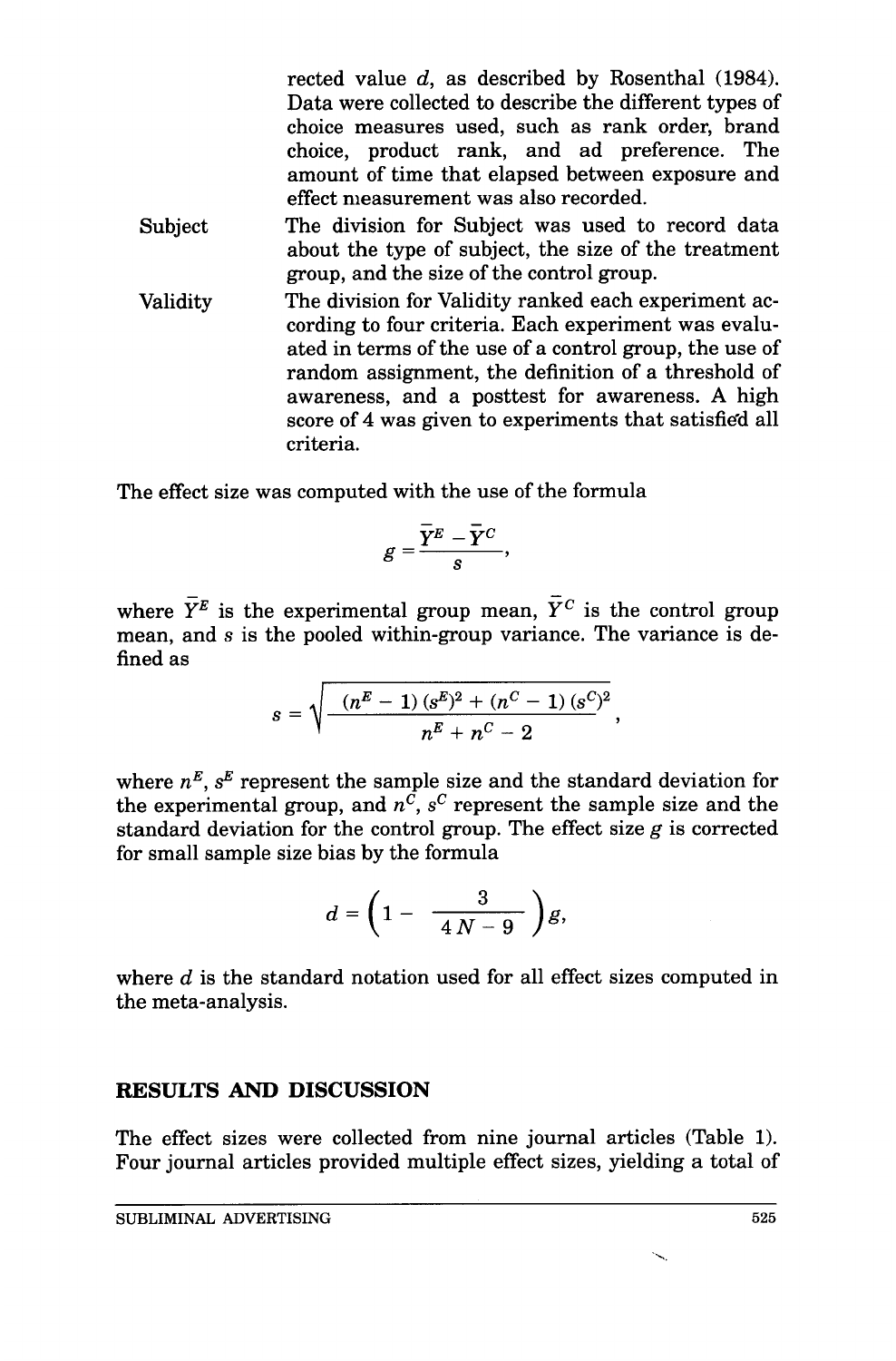**23** effect sizes relevant to the strong-argument hypothesis. The statistical tests of the studies were used as the units of the analysis, as **op**posed to using a summary statistic for each published article. Because each study provides important information for statistical evaluation, each study was abstracted with the use of the code sheet. Table **2** provides the characteristics of each statistical test. The effect sizes were combined with the use of the formula

$$
d=\frac{\sum_{i=1}^k w_i d_i}{\sum_{i=1}^k w_i},
$$

where  $d_i$  are unbiased effect sizes and

$$
w_i = \frac{1}{v_i} = \frac{2 (n_i^E + n_i^C) n_i^E n_i^C}{2 (n_i^E + n_i^C)^2 + n_i^E n_i^C d_i^2}
$$

weighs each effect size by the reciprocal of its variance  $v_i$  (Hedges  $\&$ Olkin, 1985). Cooper (1984) says that if the reviewer is calculating effect sizes on small samples, then Hedge's weighting should be used. By

| Study        | Frequency <sup>a</sup> | Measure                | Product                   |
|--------------|------------------------|------------------------|---------------------------|
| <b>Byrne</b> | 137                    | Choice, rank order     | <b>Beef Sandwich</b>      |
| Champion     | 180                    | <b>Brand</b> choice    | Wonder Rice               |
| Hawkins      | 35                     | <b>Brand</b> choice    | <b>Brand F,L Perfume</b>  |
| George       | 100                    | Purchase choice        | Nestle's Chocolate        |
| Cuperfain    | 5                      | Product rank           | Zero Detergent            |
|              | 5                      | Product rank           | Woolite Detergent         |
| Kilbourne    |                        | <b>Brand</b> choice    | Marlboro                  |
|              |                        | <b>Brand</b> choice    | Chivas Regal              |
| Gable        |                        | Ad preference          | Olympus Camera            |
|              |                        | Ad preference          | Miller Beer               |
|              |                        | Ad preference          | Kraft Cheese              |
|              |                        | Ad preference          | Shaeffer Pen              |
| Caccavale    |                        | Purchase intention     | Mel's Zels Pretzels       |
|              |                        | Purchase intention     | Mel's Zels Pretzels       |
|              |                        | Purchase intention     | Bedda Chedda Cheese Curls |
|              |                        | Purchase intention     | Bedda Chedda Cheese Curls |
|              |                        | Purchase intention     | Brentwood Farm Cheese     |
|              |                        | Purchase intention     | Brentwood Farm Cheese     |
|              |                        | Purchase intention     | Pop's popcorn             |
|              |                        | Purchase intention     | Pop's Popcorn             |
|              |                        | Purchase intention     | Ohio Apples               |
|              |                        | Purchase intention     | Ohio Apples               |
| Weinstein    |                        | <b>Purchase Choice</b> | Golden Delights Candy     |

**Table 2. Study Characteristics.** 

aFrequency of subliminal stimulus, number of times presented.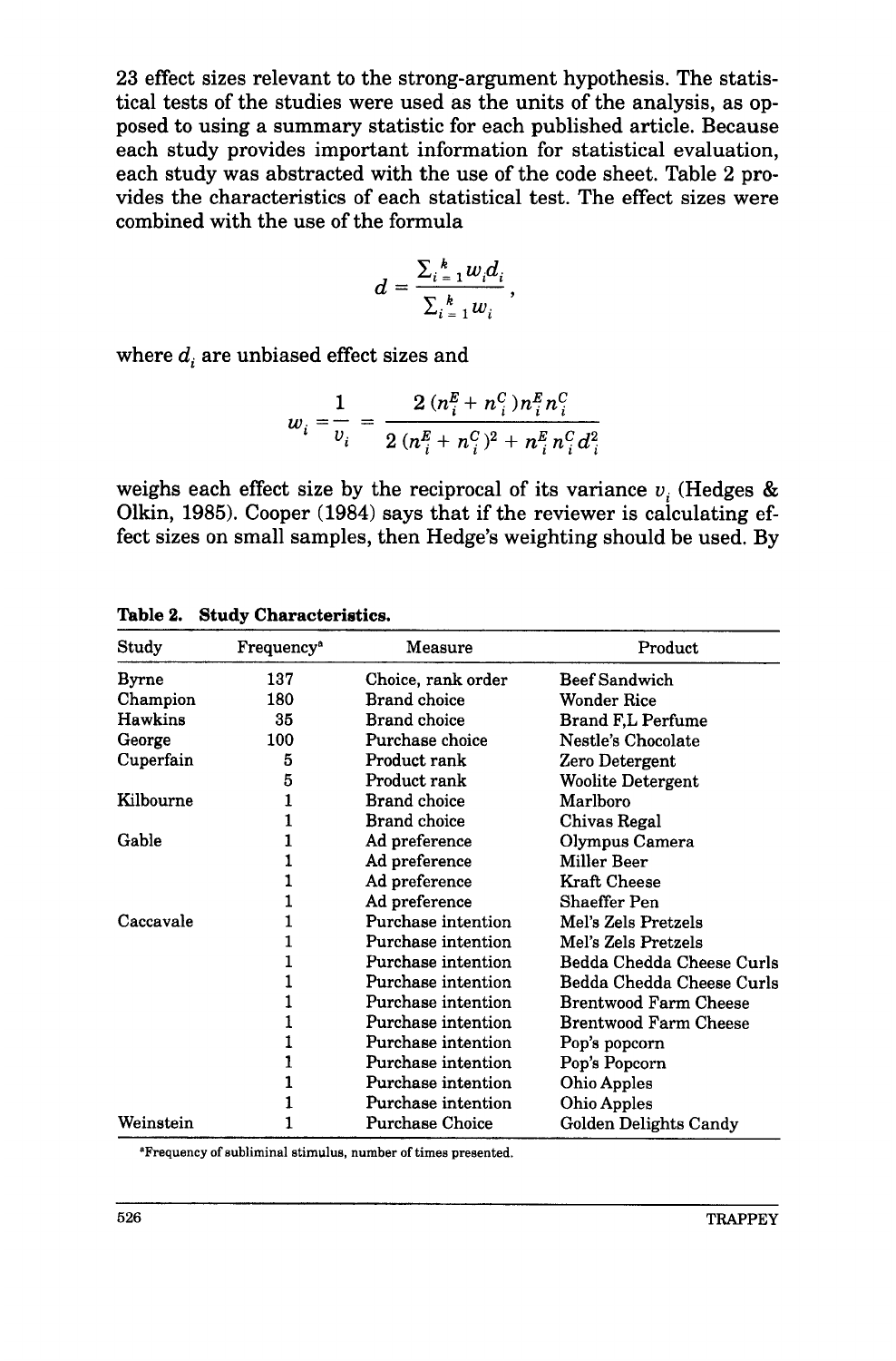applying the weighting factor, Hedge's *d* provides an unbiased estimate of the average effect size for the small sample of studies included in the meta-analysis.

The combined estimate for the 23 effect sizes is 0.0045, with a 95% confidence interval of  $(-0.0615, 0.0704)$ . In other words, the results show no significant positive or negative effect, even after combining 23 experiments. Thus, with a sample size of 3,565, the combined effects provide evidence that subliminal advertising does little to influence choice behavior. In order to determine if the studies share a common population effect size, a test of homogeneity was used. This statistical test is useful in determining if the effects from independent studies differed significantly from chance, and if the underlying treatments are similar (Light & Pillemer, 1984). The equation for the test of homogeneity is given by

$$
H_{t} = \sum_{i=1}^{k} w_{i} (d_{i} - d_{i})^{2},
$$

where  $d_i$ , is the weighted mean and  $w_i$  is the reciprocal of the variance (as defined above). The results of the test indicated that the sample of effects were heterogeneous, with  $H_t$  equal to 63.49  $(p = .000007)$ . Closer inspection of the data revealed that two experiments (Gable, Wilkens, Harris, & Feinberg, 1987) contributed to the heterogeneity of the sample. The two studies were removed  $(d=-0.3094$  and  $d = -0.4093$ ), and the effect size was recomputed. The combined estimate for the remaining effect sizes is 0.1173, with a 95% confidence interval of (0.0418, 0.1928). This result shows a small homogeneous effect. Thus, the conclusion remains the same—by combining the 21 homogeneous studies with a combined sample size of 2,715, subliminal advertising has only a small effect upon choice behavior.

The magnitude of the combined homogeneous effects can be compared to other published studies in order to evaluate the importance of the effect. For example, several studies referred to by Rosenthal (1990) can be used as a baseline to evaluate the effect of subliminal advertising on choice behavior. The homogeneous subliminal advertising effect size *(d)* was converted to a correlation coefficient with the use of the formula provided by Cooper (1984):

$$
r=\frac{d}{\sqrt{d^2+4}}.
$$

The resulting correlation coefficient  $(r = 0.0585)$  falls between the effect of aspirin on heart attacks and the relationship between alcohol abuse and a tour of duty in Vietnam (Rosenthal, 1990):

Effect of aspirin on heart attack  $r = 0.03$ 

SUBLIMINAL ADVERTISING **527**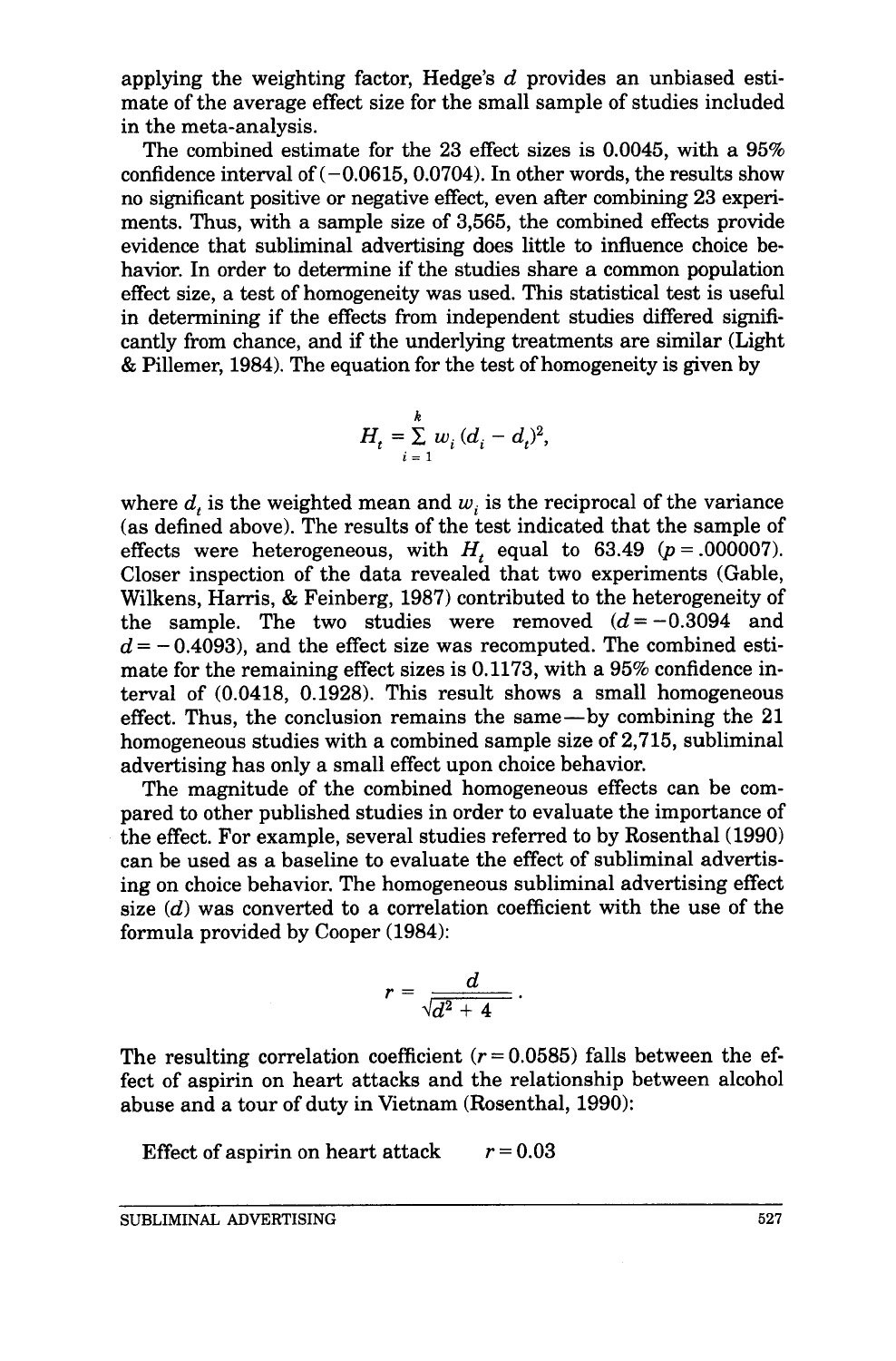| Choice and subliminal advertising $r = 0.06$ |            |
|----------------------------------------------|------------|
| Vietnam service and alcohol abuse $r = 0.07$ |            |
| AZT in AIDS treatment                        | $r = 0.23$ |
| Benefits of psychotherapy                    | $r = 0.32$ |

With the use of the binomial effect size display (Rosenthal & Rubin, *1982),* this effect size is associated with an increase in success rate from **47%** to *53%.* Cohen **(1977)** provides an alternative method to evaluate the size of effects. Large effects are identified with values like  $d=0.8$  or  $r=0.5$ , medium effects cluster around  $d=0.50$  or  $r=0.30$ . and small effects fall below  $d = 0.20$  or  $r = 0.10$ . Using Cohen's definitions, the effect of subliminal advertising on choice behavior is small.

Various correlations were run to determine if any of the variables from the coding sheet were related to the **23** computed effect sizes. The type of supraliminal treatment was significantly related to the effect size  $(r = 0.669, p < .025)$ . Thus, the data indicate that the largest effects are associated with movies, followed by text and pictures. All other correlations, such as effect size versus the validity rating, the type of subliminal stimulus, the use of posttest for awareness, the use of a threshold awareness level, and the subliminal presentation frequency were found to be not significant.

# **CONCLUSION**

The meta-analysis of choice and subliminal advertising described in this article provides objective evidence that the effect of subliminal marketing stimuli on influencing consumers' choice behavior or selection process is negligible. Unlike the previous published reviews of subliminal advertising, this meta-analysis systematically retrieved all studies that supported the strong argument that choice behavior is related to subliminal advertising stimuli. The hypothesis that subliminal advertising stimuli produce a direct choice consequence was evaluated statistically by aggregating effect sizes.

The *23* studies included in this analysis were selected based on a predetermined set of rules. With the use of the published statistics, such as 2 scores and proportions, effect sizes were calculated. Even though the effect sizes were not homogeneous, the conclusion after the removal of the outliers remains the same, namely, that the effects of subliminal advertising on choice behavior are small. Because the cumulative effect is small, the hypothesis that subliminal advertising stimuli produce a direct choice consequence is very weakly supported. Therefore, the meta-analysis conducted in this study leads to the conclusion that subliminal advertising has little influence on the consumer's decision to select between alternatives.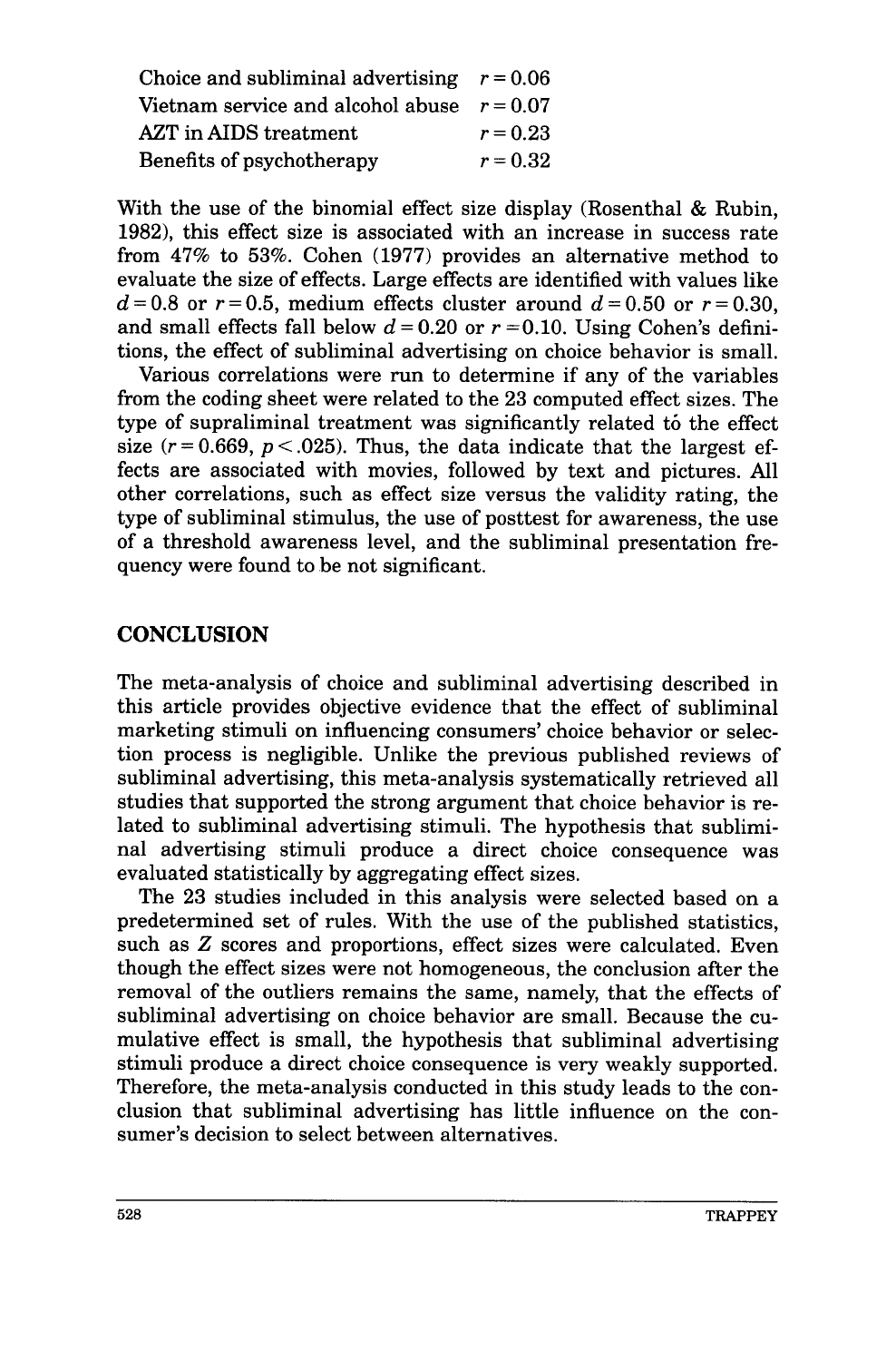#### **REFERENCES**

- American Psychological Association **(APA). 1988.** *Thesaurus of psychological index terms.* Washington, DC: Author.
- Associated Press. (February **4,1983).** *Satan songs.*
- Ascroft, S., Clarke, T. K., & Crane, F. G. **(1988).** Subliminal perception: The eyes have it. *Proceedings of the* **1988** *Conference of the American Academy of Advertising* (pp. **RC156-RC161).**
- Assael, H. **(1987).** *Consumer behavior and marketing action.* Boston: Kent.
- Bachrach, J. J. **(1959).** The ethics of tachistoscopy. *Bulletin of the Atomic Scientists,* **15, 212-215.**
- Bagley, G. S., & Dunlap, B. J. **(1980).** Subliminally embedded ads: **A** turn on?. *Southern Marketing Association Proceedings* (pp. **296-298).**
- Balay, J., & Shevrin, H. **(1989).** SPA is subliminal, but is it psychodynamically activating? *American Psychologist, 44,* 1423-1426.
- Barthol, **R.,** & Goldstein, M. J. **(1957).** Psychology and the invisible sell. *California Management Review,* **1, 29-35.**
- Beatty, S. E., & Hawkins, D. **(1989).** Subliminal stimulation: Some new data and interpretation. *Journal of Advertising,* **18(3), 48.**
- Brean, H. **(1958).** What hidden sell is all about. *Life,* March **31,** pp. **104-114.**
- Byrne, D. **(1959).** The effect of a subliminal food stimulus on verbal response. *Journal of Applied Psychology,* **43,249-252.**
- Caccavale, J. G., Wanty, T. C., & Edell, J. A. **(1981).** Subliminal implants in advertising: An experiment. In A. A. Mitchell (Ed.), *Advances in consumer research,* proceedings of the Association for Consumer Research, **1981** Conference (Vol. **9,** pp. **418-423).**
- Champion, J. M., & Turner, W. W. **(1959). An** experimental investigation of subliminal perception. *Journal of Applied Psychology,* **43, 382** - **384.**
- Cohen, J. **(1977).** *Statistical power analysis for the behavioral sciences.* (Rev. ed.). New York: Academic Press.
- Cooper, H. M. **(1984).** *The integrative research review.* Beverly Hills, CA: Sage Publications.
- Cuperfain, R., & Clarke, T. K. **(1985).** A new perspective of subliminal perception. *Journal of Advertising, 14,* **36-41.**
- DeFleur, M. L., & Petranoff, R. M. **(1959).** A television test of subliminal persuasion. *The Public Opinion Quarterly,* **23, 168- 180.**
- Dudley, S. C. **(1987).** Subliminal advertising: What is the controversy about? *Akron Business and Economic Review,* **18, 6-18.**
- Gable, M., Wilkens, H. T., Harris, L., & Feinberg, R. **(1987). An** evaluation of subliminally embedded sexual stimuli in graphics. *Journal of Advertising,*  **16,26-31.**
- George, S. *G.,* & Luther, B. J. **(1975).** Effect of subliminal stimuli on consumer behavior: Negative evidence. *Perceptual and Motor Skills,* **41, 847-854.**
- Glass, G. V., McGraw, B., & Smith, M. L. **(1981).** *Meta-analysis in social research.* Beverly Hills, CA: Sage Publications.
- Hawkins, D. **(1970).** The effect of subliminal stimulation on drive level and brand preference. *Journal of Marketing Research, 7,* **322 -326.**
- Hedges, L. V., & Olkin, I. **(1985).** *Statistical methods for meta-analysis.* Orlando, FL: Academic Press.